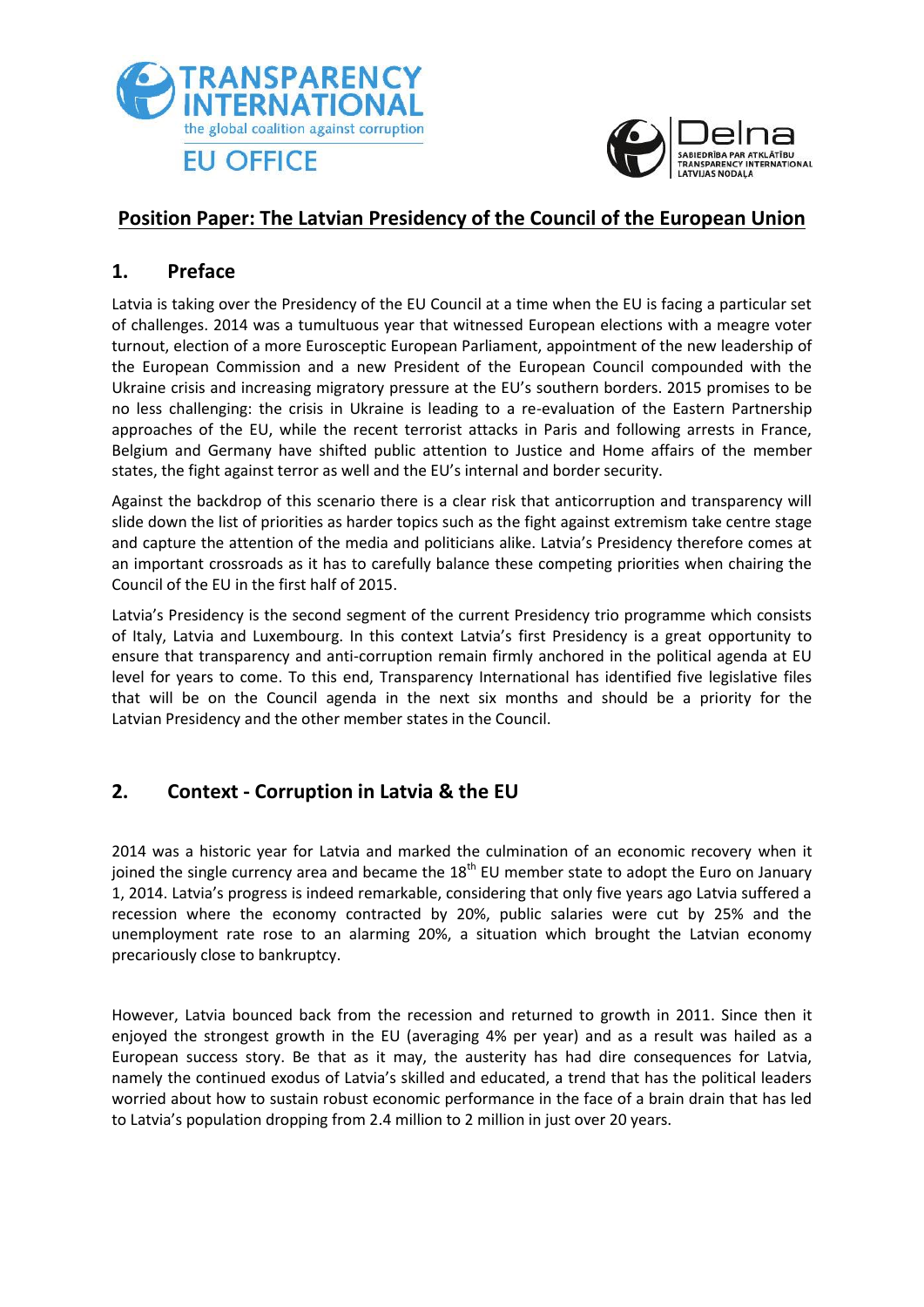



According to a World [Bank study](http://www.knab.gov.lv/uploads/eng/policy_note_id215.pdf) Latvia has traditionally enjoyed low levels of administrative corruption relative to other post-communist states. However, Latvia has suffered from high levels of grand corruption and serious problems with the subversion of key state institutions by individuals and firms for private advantage, also known as state capture. In Latvia's case this state capture carried a political price: the subversion of democratic processes, discouragement of civic participation and, most significantly, the deterioration of the trust of citizens towards state institutions and politicians. Indeed, according the [2013 Global Corruption Barometer](http://www.transparency.org/gcb2013/country/?country=latvia) more than two thirds (68%) of Latvians think that their political parties are corrupt and almost two thirds of Latvians (63%) felt that public officials and civil servants are corrupt.

Things were set to improve in May 2011 when Latvian President Zatlers announced a referendum on dissolving the Parliament because of allegations of tolerance towards corruption. These elections marked a defeat for the two major governing parties that were largely seen as responsible for the economic crises and cronyism of the system. Subsequent to their exit from Parliament these parties were dissolved entirely. However, 2014 saw a return to ' business as usual" as the governing coalition was joined by a party coalition of Greens and Farmers backed by Mr. Lembergs, a man who has been charged with the most serious corruption crimes in Latvia. The case of Mr. Lembergs, a mayor of the town of Ventspils, has been in the courts since 2009 and continues to reveal considerable weaknesses of the justice system to tackle serious corruption charges.

But there are deeper issues at play in Latvia. According to a [2013 European Commission](http://ec.europa.eu/public_opinion/archives/eb/eb80/eb80_first_en.pdf)  [Eurobarometer](http://ec.europa.eu/public_opinion/archives/eb/eb80/eb80_first_en.pdf) 77% of Latvians don't feel like their voice matters in the EU, a percentage that is only surpassed in Greece and Cyprus. More alarmingly, more than two thirds (69%) of the population considers corruption to be a serious problem in the country, but only 48% would be willing to report corruption and approximately 50% do not see that ordinary people can even make a difference in the fight against corruption. On the other hand, Latvia has been commended by the OECD and the European Commission for having established several best-practice examples of anti-corruption systems such as the regulations around party finance and the independent anti-corruption bureau. Consequently, Latvia's ranking in the *Corruptions Perceptions Index* has steadily improved from 2.7/10 in 1998 to a score of 55/100 in 2014.

In February 2014 the European Commission published the [EU Anti-Corruption Report](http://ec.europa.eu/dgs/home-affairs/e-library/documents/policies/organized-crime-and-human-trafficking/corruption/docs/acr_2014_en.pdf) (EU ACR), which constitutes a snapshot of the state of play in the fight against corruption – though notably not in relation to the EU's institutions themselves. The report delivers a stark warning that much more needs to be done, as several member states experienced high-profile cases of fraud and money laundering by politicians, episodes of large-scale corruption and the widespread abuse of party financing rules. As the chapter on Latvia in the report points out, Latvia needs to promote greater competition in public procurement which faces a particular set of challenges. Moreover, the focus should also lie on improving the governance of state-owned companies and strengthening the ability of the judiciary to handle corruption cases in an independent manner. Finally, Latvia needs to rigorously enforce its Parliament's code of ethics and to provide more guidance on conflicts of interest (see the complete chapter on Latvia [here\)](http://ec.europa.eu/dgs/home-affairs/what-we-do/policies/organized-crime-and-human-trafficking/corruption/anti-corruption-report/docs/2014_acr_latvia_chapter_en.pdf).

Despite these challenges, integrity issues seem to have somewhat lost the urgency in the eyes of the public, which is chiefly focused on the close geographic proximity to Russia and the resulting security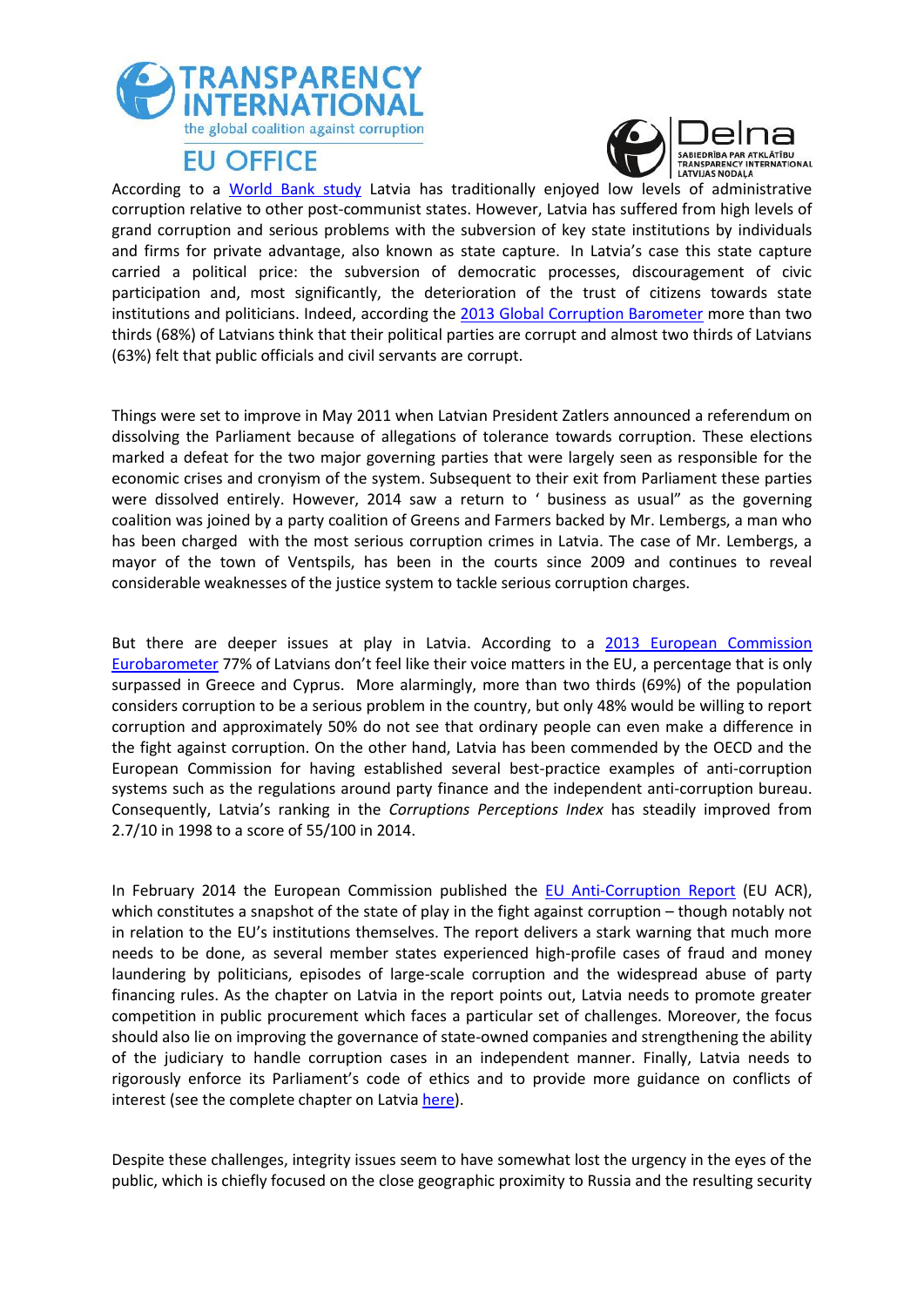



implications. However, the situation outlined above demands a resolute response from the Latvian Presidency, which now has the opportunity to significantly shape the EU's approach to some of these issues. Transparency International therefore calls on the Latvian Presidency to be a credible partner in the fight against corruption and to demonstrate its leadership to that end when chairing Council discussions in the first half of 2015.

## **3. Key Anti-Corruption files for the Latvian Presidency**

### **1. Protection of the EU's financial interests – establishment of the European Public Prosecutor's Office**

### Problem:

In a globalised world that is characterised by increasingly porous borders, corruption and fraud have progressively become transnational phenomena. EU member states often fail to investigate and prosecute corruption cases, particularly when it comes to complex cross-border cases. Indeed, only [46% of the cases](http://www.out-law.com/en/articles/2014/april/number-of-european-anti-fraud-office-investigations-rise-to-recrod-by-58-in-five-years-to-record-levels-/) passed on to member states by the European Anti-Fraud Office (OLAF) receive national-level judicial follow-up and the conviction rate of these cases is only 42%. One key obstacle to successful prosecution is that there are significant differences between national criminal and criminal procedural laws of the 28 EU Member States. Since no single national administration is capable of protecting the EU budget against fraud and corruption, investigations and prosecutions would clearly benefit from an integrated approach. Transparency International believes that a coordinated approach to fraud, corruption and money laundering by an independent EU-level agency has the potential to increase the number of successful investigations and prosecutions across the EU, which would result in more justice, equality and accountability for citizens across the Union.

#### Status Quo:

1

In July 2013, the European Commission proposed the establishment of the European Public Prosecutor's Office (EPPO) and a reform of the European Union's judicial cooperation unit Eurojust to better fight fraud and to make prosecution across the Union more effective. The UK, Ireland and Denmark have opted out, while the support of the remaining EU Member States is not yet secured. However, France and Germany as well as some newer EU member states support the establishment. The Commission's proposal has received a critical response from many national parliaments, who expressed strong reservations about the proposal and its compliance with the subsidiarity principle by making use of the 'yellow card' procedure, which forced the European Commission to review its legislative proposal. However, the EC decided to maintain the proposal and declared that it did not breach the subsidiarity principle since the EPPO would be part of the different national justice systems through embedded nationally delegated, 'double-hatted' prosecutors.<sup>1</sup> Specifically, the EPPO will be headed by a European Public Prosecutor and its investigations will in principle be

 $1$  The European Delegated Prosecutors will be an integral part of the EPPO but also continue to exercise their functions as national prosecutors.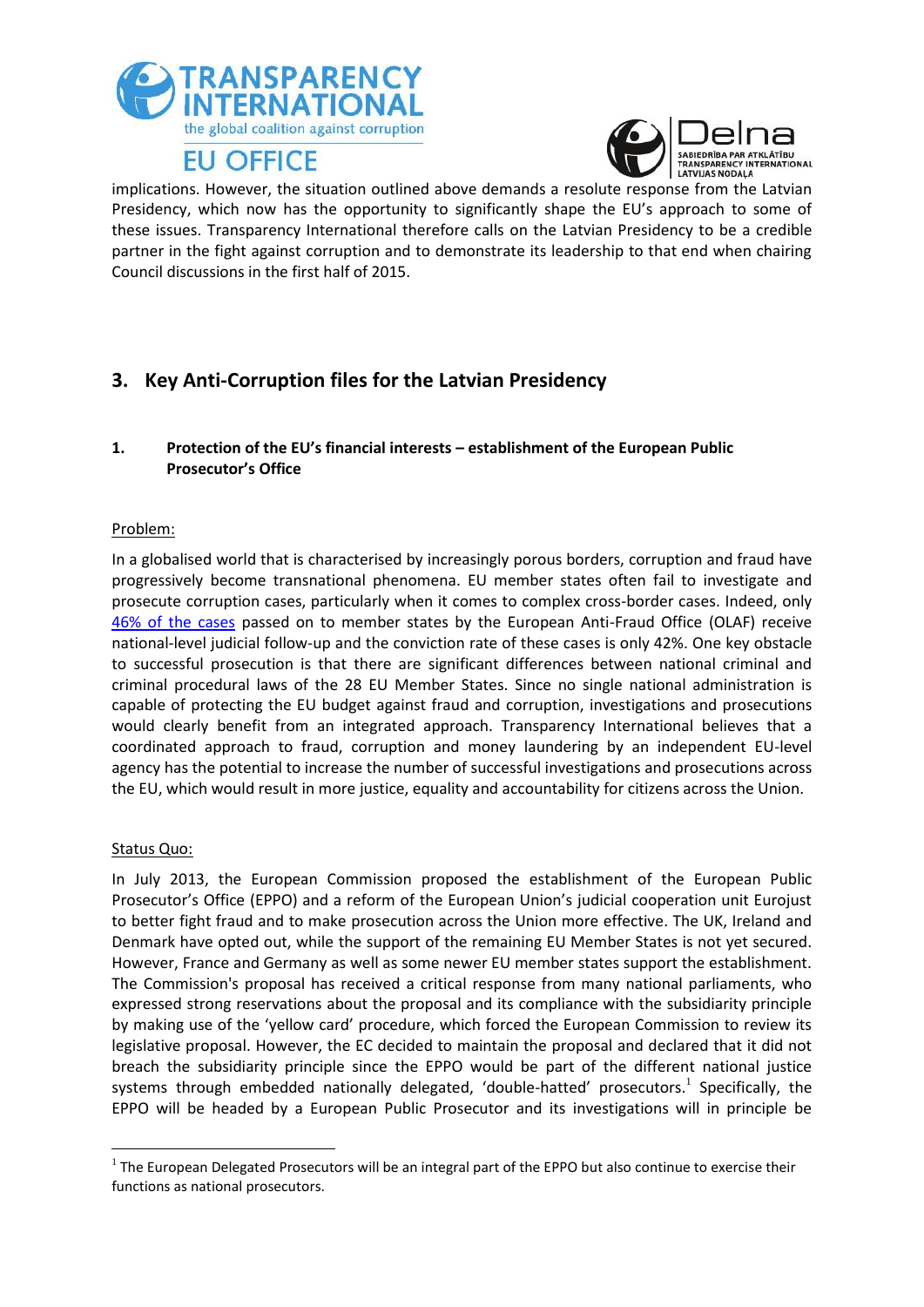



carried out by European Delegated Prosecutors who are located in each Member State. The exact number of these Delegated Prosecutors will be left up to Member States, but they should have at least one each.

In February 2014 both the Legal Affairs Committee and the Budget Control Committee of the European Parliament adopted their opinions which fully backed the Commission's proposal. A Franco-German ministerial meeting also resulted in a [joint declaration in support of the EPPO.](http://www.bmjv.de/SharedDocs/Downloads/DE/pdfs/Gemeinsame_Erklaerung_der_franz_JuMin_und_des_deutschen_JuMin.pdf;jsessionid=8FB744E4488FE176CD2DE2377A19B6A4.1_cid289?__blob=publicationFile) The Greek Presidency devoted a lot of attention to this file, focusing on the structure and powers of the [EPPO,](http://register.consilium.europa.eu/doc/srv?l=EN&f=ST%209834%202014%20REV%201) and achieved significant progress including general agreement by the Justice and Home Affairs Council on revised provisions in these respects. The Italian Presidency then signaled its intention to steer ongoing review of the proposal around the issues of judicial control and review, and on the admissibility of evidence collected by the EPPO in national courts. At the European Council on 26-27 June, 2014 Heads of State called on EU institutions and member states to move forward with discussions on the EPPO in its [strategic guidelines for the next EU legislative period.](http://register.consilium.europa.eu/doc/srv?l=EN&f=ST%2079%202014%20INIT)

Discussions under the aegis of the Italian Presidency commenced immediately and focused mainly on the concept of a single legal area, procedural safeguards, the independence of the office and the role of the EPPO in supervising national prosecutors. While these constructive discussions resulted in critical progress for this file various issues (such as the independence and accountability of the EPPO) remain on the table for the Latvian Presidency.

#### Recommendations:

Latvia should leverage its role at the helm of the Council to work with all EU member states towards the required unanimous Council adoption of the proposal. Transparency International recommends that Latvia steers discussions with all EU member states with a view to jointly strengthening the legal set-up in the EU in order to catalyse the momentum for the fight against fraud, corruption and money-laundering. To fight these crimes more effectively, it will also be crucial for the Latvian Presidency to ensure the independence of the EPPO from EU and national institutions. To enhance efficiency in the investigation and prosecution across Europe, the mandate of the EPPO should be robust and include serious cross-border corruption, as stipulated in Art. 86 (IV) of the [Lisbon Treaty.](http://eur-lex.europa.eu/legal-content/EN/TXT/PDF/?uri=OJ:C:2007:306:FULL&from=EN) Finally, the Latvian Presidency should work towards full respect for fundamental rights, including the right to be heard before a court and the right to a fair trial.

### **2. Protection of the EU's financial interests – Directive on the fight against fraud to the Union's financial interests by means of criminal law**

### Problem:

According to the 2014 European Commission [Report on the protection of the EU's financial interests](http://ec.europa.eu/anti_fraud/documents/reports-commission/2013/1_act_part1_en.pdf) suspected fraud and related illegal activities amount to more than € 300 million annually despite the legal framework that is currently in place. Particularly in times of austerity and fiscal consolidation this drain on taxpayers' money actually erodes the EU's ability to improve the lives of its citizens through the generation of jobs and growth. There is currently a patchwork of diverging rules and definitions across the Union, which in practice means differing levels of protection for the EU budget across EU member states. While the offense of fraud itself is defined in different forms of legislation, the accompanying sanctions also vary widely, with maximum sentences ranging from six months to twelve years. This uneven playing field greatly hampers the EU in protecting its money and actually induces criminal networks towards "jurisdiction shopping". Perhaps most importantly, the credibility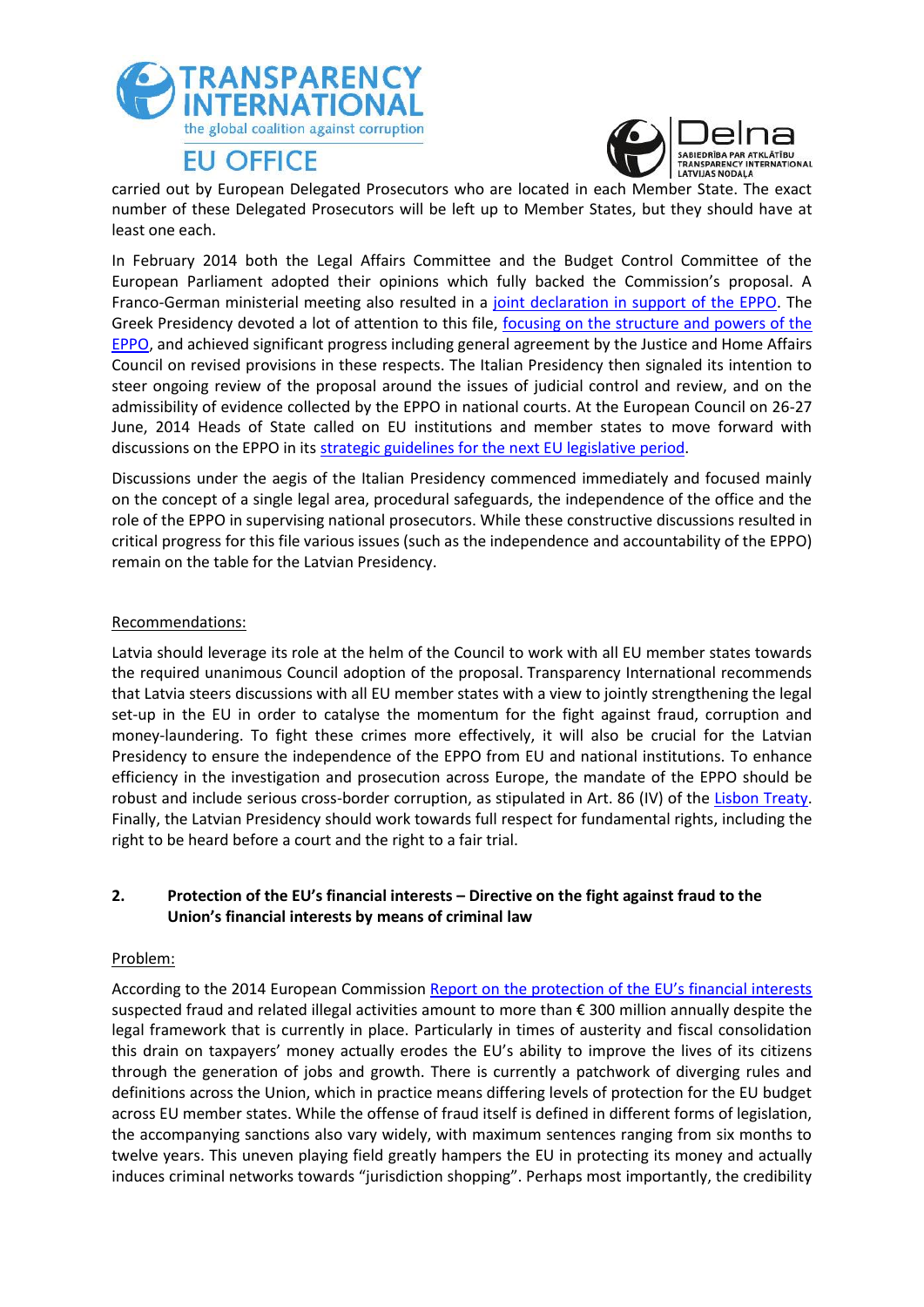



of the EU and that of its institutions will continue to be undermined by these illegal activities until the EU will be able to protect its own money. This state of affairs clearly calls for equivalent protection of the EU's financial interest and effective deterrents to such crimes, at EU level and across all Member States.

#### Status Quo:

In July 2012 the European Commission published a proposal for a directive on the fight against fraud [to the Union's financial interests by means of criminal law](http://db.eurocrim.org/db/en/doc/1784.pdf) (PIF Directive, see the Commission's Press release [here\)](http://europa.eu/rapid/press-release_IP-12-767_en.htm?locale=en). The purpose of this directive is to move the basis for criminal laws to protect the financial interests of the EU from the 1995 PIF Convention to a basis under the provisions of the Lisbon treaty. Once adopted, the 2012 Directive will replace the 1995 PIF Convention and provide a legal basis for the EU to legislate on fraud and related crimes that harm the Union's financial interests.

The special significance of this proposal is that article 86 TFEU also provides for the establishment of the European Public Prosecutor's office (EPPO,) which would be responsible for the investigation and prosecution of offences against the Union's financial interests. However, article 2 of the EPPO regulation refers to "criminal offences affecting the financial interests of the Union means criminal offences *as defined in the PIF Directive*", which means that the EPPO cannot effectively be established until the PIF Directive is adopted.

Within the Council, the working party on procedural criminal law met several times [between](http://register.consilium.europa.eu/doc/srv?l=EN&f=ST%206284%202013%20INIT)  [October 2012 and January 2013](http://register.consilium.europa.eu/doc/srv?l=EN&f=ST%206284%202013%20INIT) to discuss the proposal. Following lengthy negotiations at working group, counsellor and COREPER level, member states [agreed on a general approach](http://www.consilium.europa.eu/uedocs/cms_data/docs/pressdata/en/jha/137407.pdf) at the Justice and Home Affairs Council on June 6, 2013. The European Parliament adopted its report on the PIF Directive on April 16, 2014.

The Italian Presidency initiated discussions as soon as the EP had appointed the two rapporteurs for this file in September. Several working level meetings then fed into a compromise proposal that the Presidency circulated to prepare the trialogue negotiations, which commenced in October 2014. During the trialogues some progress was made but it soon became apparent that the EP and the Council were not able to overcome their differences with regards to whether or not to exclude VATfraud and public procurement fraud from the scope of the Directive. The exclusion of revenues arising from VAT from the scope of this directive has proven to be a severely contested issue on which, despite lengthy discussions in working parties and during trialogues, the parties were not able to reach an agreement. There is now a real risk that adoption of this directive may be considerably delayed since no possible solution or basis for compromise with regard to VAT has been identified.

#### Recommendations:

It is imperative that the Latvian Presidency overcomes the deadlock in the trialogues and pushes for a speedy adoption of the PIF directive, as it is intrinsically linked to the establishment of the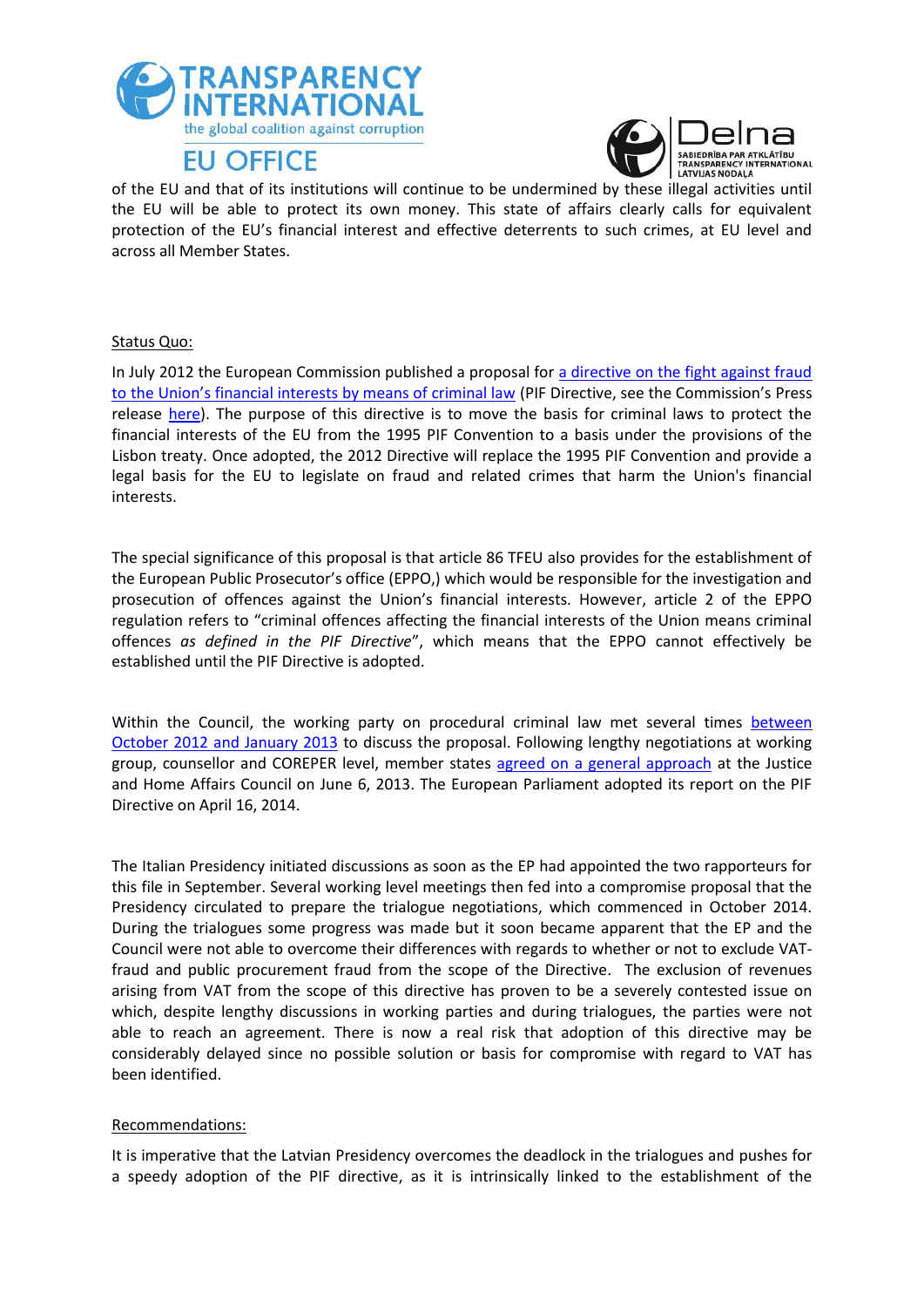



European Public Prosecutor's Office. Any delay in the adoption of the PIF directive would come at the expense of the European tax payer, whose money remains at severe risk of fraud and related crimes such as corruption and money-laundering.

### **3. Free Trade free from Corruption – Anti-Corruption provisions in the Transatlantic Trade and Investment Partnership**

#### Problem:

The EU and the US are currently in negotiations to establish a Transatlantic Trade and Investment Partnership (TTIP), an accord that would be the largest bilateral trade agreement ever negotiated. Corruption and bribery affect competition and investment flows and the TTIP provides both the US administration and the EU with a unique platform to combat bribery, secret dealings and the abuse of power for private gain. However, recent free trade agreements that the EU has finalised have limited themselves to provisions relating to transparency of regulatory and procurement procedures but did not contain specific anti-corruption provisions that are a [standard feature of recent US trade](http://www.oecd.org/daf/inv/investment-policy/40471550.pdf)  [agreements.](http://www.oecd.org/daf/inv/investment-policy/40471550.pdf) There is also widespread concern among civil society about the general [lack of](http://www.transparencyinternational.eu/wp-content/uploads/2014/07/foee_joint_ttip-transparency-call_march2014.pdf)  [transparency](http://www.transparencyinternational.eu/wp-content/uploads/2014/07/foee_joint_ttip-transparency-call_march2014.pdf) in the ongoing negotiations.

#### Status Quo:

The US government has made the conclusion of a free trade agreement with the EU one of [the core](http://www.europeanpublicaffairs.eu/obama-administration-adds-ttip-to-to-do-list/)  [economic priorities of Obama's second term](http://www.europeanpublicaffairs.eu/obama-administration-adds-ttip-to-to-do-list/) (a trade deal with Asia is being discussed separately). In February 2013 US President Obama and EC President Barroso announced the launch of negotiations for a free trade agreement between the US and the EU in an effort to overcome non-tariff barriers to bilateral trade and investment. The European Parliament voiced its support for TTIP via its [resolution](http://www.europarl.europa.eu/sides/getDoc.do?type=MOTION&reference=B7-2013-187&language=EN)  [in May 2013.](http://www.europarl.europa.eu/sides/getDoc.do?type=MOTION&reference=B7-2013-187&language=EN) EU Member states approved the mandate and authorised the European Commission to negotiate on behalf of the EU at the [Foreign Affairs Council in June 2013.](http://www.consilium.europa.eu/uedocs/cms_Data/docs/pressdata/EN/foraff/137486.pdf)

The first round of consultations took place in Washington in July 2013 and lasted one week. In January 2014, following severe public criticism of the proposed Investor-State Dispute Settlement mechanism, the European Commission halted the negotiations [and launched a public consultation](http://europa.eu/rapid/press-release_IP-14-56_en.htm) on this aspect of TTIP. While the Commission usually only allows three months for a public consultation the deadline to submit to this [consultation was extended](http://trade.ec.europa.eu/consultations/index.cfm?consul_id=179) to June 13 due to the high interest and overall number of submissions.

An informal meeting of the Trade Policy Committee took place under the aegis of the Greek Presidency [in Athens on March 27, 2014.](http://gr2014.eu/events/expert-meetings/informal-meeting-trade-policy-committeefull-members) Continuation of the TTIP negotiations featured prominently on the [agenda of the Italian Presidency,](http://italia2014.eu/media/1227/programma-en1-def.pdf) which saw the sixth and seventh negotiating rounds taking place under its aegis. Notably, at the request of the Italian Presidency, Member States in the Council agreed by common accord to publish the negotiating mandate of the TTIP. However, there has not been any tangible progress on the inclusion of an anti-corruption chapter in the TTIP.

The Latvian Presidency has stated in its [work programme](http://www.es2015.lv/images/PRES_prog_2015_EN-final.pdf) that it considers TTIP as one of the top priorities in the area of the EU's bilateral trade. The heading of "Engaged Europe" within the work programme also includes a commitment towards strengthening the transatlantic partnership by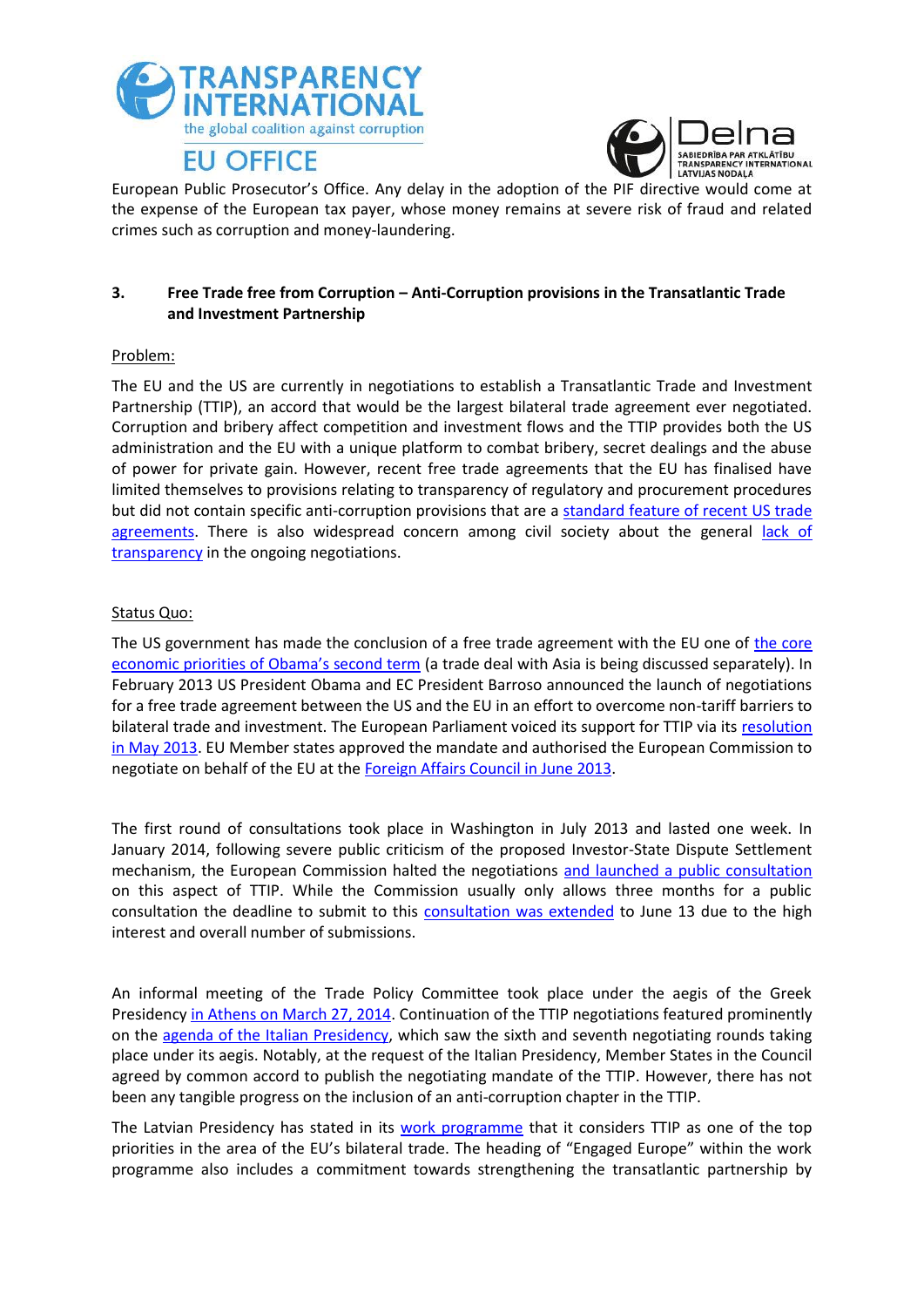



making all efforts to conclude negotiations on an ambitious, comprehensive and mutually beneficial TTIP by the end of 2015.

#### The role of the Council of the European Union:

The Directorate General Trade of the European Commission is tasked with drafting the mandate for negotiation in consultation with other DGs and forwards its proposal to the college of commissioners. The proposed mandate is then scrutinised in the Council of Ministers by the Trade Policy Committee<sup>i</sup> which may amend the mandate before it goes to ambassador level (COREPER). Finally, the Foreign Affairs Council (FAC) votes on the proposal and authorises the Commission to initiate negotiations on behalf of the EU.

As the initiating institution the European Commission has to keep the other two institutions of the legislative triangle informed about the progress. To that end it reports regularly to the European Parliament's Committee on International Trade (INTA) and to the Council's Trade Policy Committee (TPC).<sup>ii</sup> The TPC is regularly consulted by the Commission, assists it in the negotiations and plays a crucial role in the policy-making process. The TPC acts as a sounding board for the Commission's initiatives and enables member states to monitor whether the European Commission fulfils its negotiating mandate.<sup>iii</sup> In order to complete a trade agreement the consent of both the European Parliament (single vote based on INTA recommendation) and the Council of Ministers (Foreign Affairs Council) is required. The FAC concludes trade agreements by adopting a decision by qualified majority.<sup>iv</sup>

### Recommendations:

The Transatlantic Trade and Investment Partnership should include strong anti-corruption and legal and regulatory transparency requirements in order to achieve the highest level of commitment to government transparency and combating corruption. As outlined in a [letter from TI EU to Trade](http://www.transparencyinternational.eu/wp-content/uploads/2014/03/2014-03-07_TI_Letter-to-Karel-de-Gucht-FINAL-doc.pdf)  [Commissioner De Gucht](http://www.transparencyinternational.eu/wp-content/uploads/2014/03/2014-03-07_TI_Letter-to-Karel-de-Gucht-FINAL-doc.pdf) in March 2014, such provisions would have the potential to raise the standard of anti-corruption and transparency rules in other bilateral, regional and multilateral trade and investment agreements as well. The Latvian Presidency should use its chairmanship of the TPC to ensure that it scrutinises the Commission's progress in the negotiations with a view to including the strongest anti-corruption requirements in TTIP. Inclusion of robust anti-corruption provisions in such a major trade and investment accord would send a strong message to the rest of the world and set a benchmark for future trade and investment agreements. To ensure meaningful public scrutiny Latvia should continue to encourage a highly transparent negotiating process.

### **4. Enhancing corporate transparency – Tax Transparency**

#### Problem:

Most companies continue to reveal too little about their financial payments to governments on a country-by-country basis. This means that for the most part, large public companies are not doing enough to foster the transparency and accountability that are needed to ward off corruption. Recent scandals have shown that multinational companies are using complex and opaque structures to avoid paying tax. TI's *[Transparency in Corporate Reporting](http://www.transparency.org/whatwedo/publication/transparency_in_corporate_reporting_assessing_worlds_largest_companies_2014)* assessment found that ninety of the 124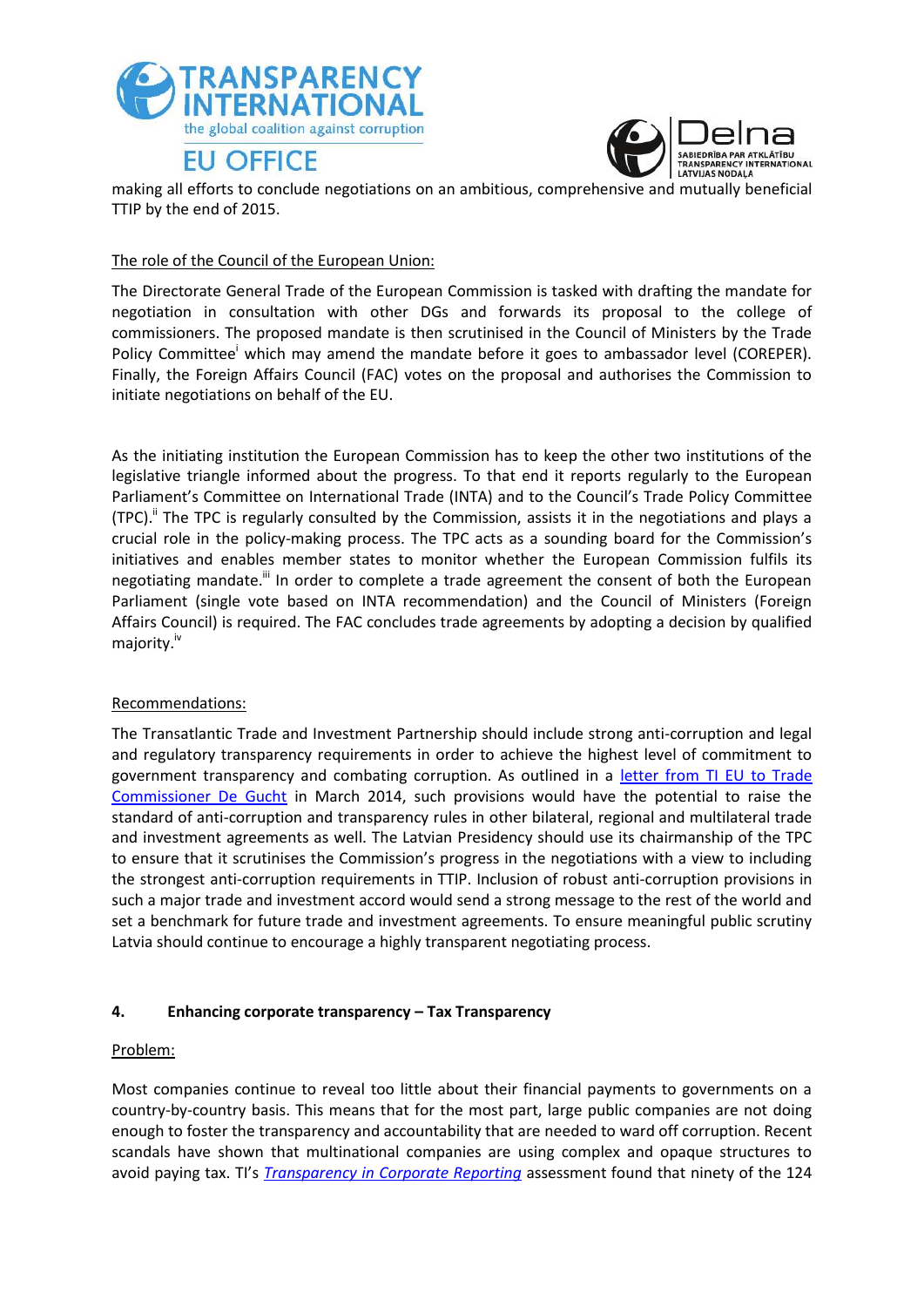



companies assessed do not disclose the taxes they pay in foreign countries. By adopting greater corporate transparency – publicly reporting on activities and operations – companies provide the necessary information for investors, journalists, activists and citizens to monitor their behaviour. Multinationals operate through networks of related entities incorporated under diverse legislation but that are inter-related through myriad legal and business connections. Without transparency, many of these are almost impossible to trace. Reporting on anti-corruption programmes, organisational transparency and country-by- country reporting gives a clear and comprehensive picture of a company's operations, revenues, profits and taxation. While even good reporting cannot ensure good company behaviour, it is an indication of commitment, awareness and action. It also enables wrongdoing or misinformation to be more readily uncovered. Ultimately, companies with a good track record of reporting on their anti-corruption programmes and global activities are more likely to be part of the solution than the problem.

#### Status Quo:

On 18 February 2015, the European Commission announced two Tax Transparency packages to be presented in March and June. The March package is expected to include a legislative proposal for the automatic exchange of information on tax rulings. In December the European Commission stated in its work programme that it would clamp down on tax evasion and tax avoidance, to ensure that taxes are paid in the country where profits are generated. No commitments have been made so far for country-by-country reporting.

Reporting requirements are already in place for oil, gas, mining and logging companies, which will be obliged to disclose financial data for each country and project from July 2015 under the revised Accounting and Transparency Directives. Financial institutions also have to disclose financial information for each country under the Capital Requirements Directive IV from January 2015. In 2018 the EU is due to discuss the extension of country-by-country reporting rules to all sectors of the economy.

Most recently, in February 2015 members of the European Parliament Legal Affairs Committee (JURI) tabled amendments to the "Shareholders Rights Directive" requiring all listed and large undertakings to disclose financial data on a country-by-country basis. The JURI committee is expected to vote on these amendments on 23 March.

#### Recommendations:

**.** 

The Latvian Presidency should promote country-by-country reporting in the EU Council, and coordinate a formal Council response to the European Commission's Tax Transparency Package. The Council response should provide political support for a European Commission proposal on public country-by-country reporting by 2016. The Latvian Presidency should encourage EU Council support for rules that require all listed companies and large undertakings based in the EU to disclose details of revenues, sales, profits, taxes paid, political party contributions and other community contributions for every country in which they operate around the world. $2$ 

<sup>&</sup>lt;sup>2</sup> See TI's blog post on country-by-country reporting: <u>http://www.transparencyinternational.eu/2015/01/how-country-by-</u> [country-reporting-could-have-made-lux-leaks-unnecessary/](http://www.transparencyinternational.eu/2015/01/how-country-by-country-reporting-could-have-made-lux-leaks-unnecessary/)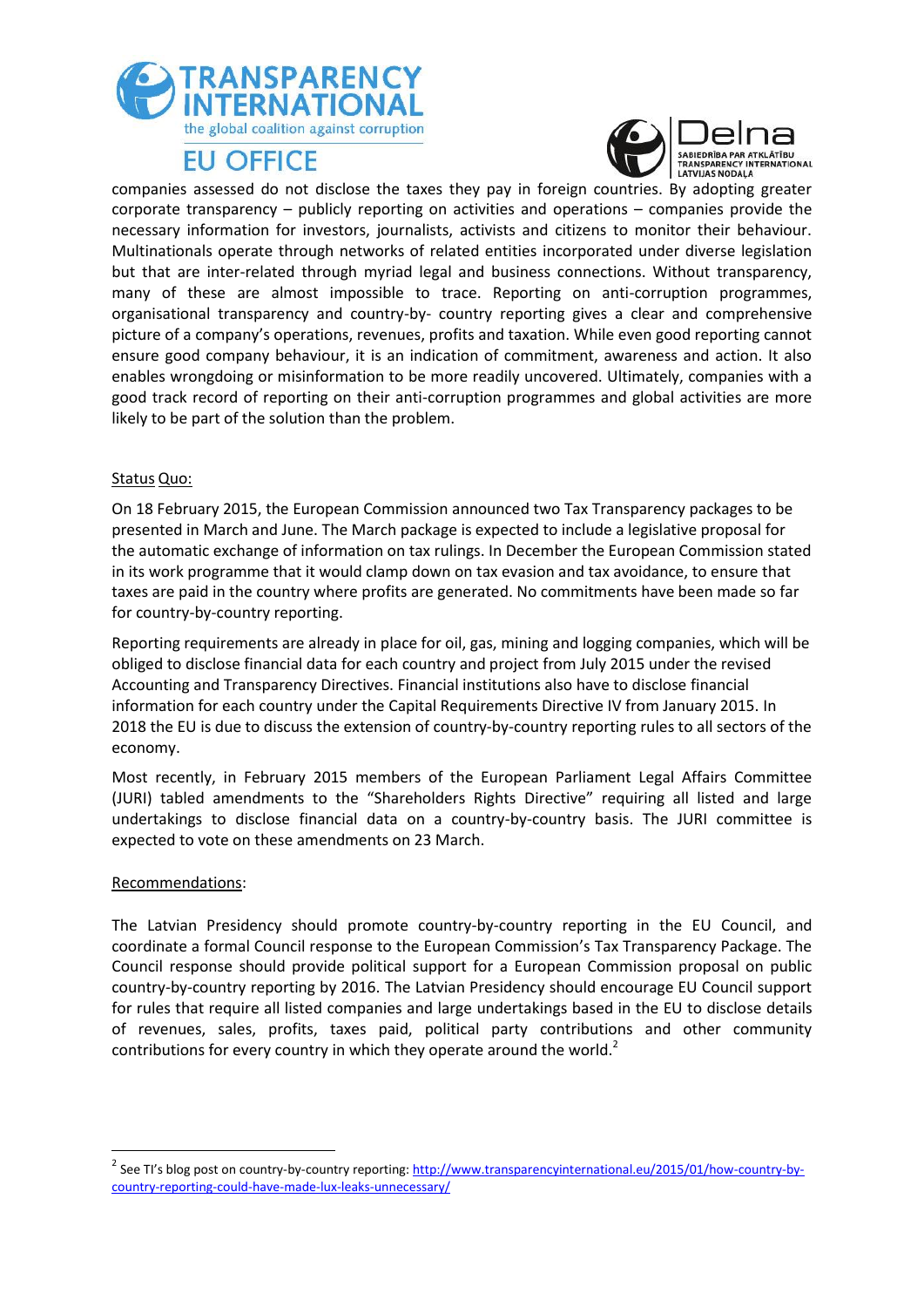



#### **5. Better lobby regulations - Inter-institutional Agreement for a mandatory lobby register**

Problem: Lobbying activities and influence at the EU level need to be made more transparent. There are around 25,000-30,000 lobbyists in Brussels, targeting the European Institutions to influence legislation. Many more lobby national governments in the capitals across Europe. For fair, open and transparent EU decision-making it is crucial that their influence is made public.

### Status Quo:

When the Joint Transparency Register (JTR) was launched in June 2011, Transparency International welcomed this milestone, as it marked the first time that both the European Commission and the European Parliament had a shared register for organisations that were seeking to influence EU policy making by these institutions. Initially the Council stated that [it would consider](http://register.consilium.europa.eu/doc/srv?l=EN&t=PDF&gc=true&sc=false&f=ST%2017208%202013%20INIT&r=http%3A%2F%2Fregister.consilium.europa.eu%2Fpd%2Fen%2F13%2Fst17%2Fst17208.en13.pdf) having a role in the Register. Since, Council has participated in the weekly meetings of the Joint Transparency Register Secretariat in an observer role, but it is still not an active participant in the Register. As laid down in th[e inter-institutional agreement](http://eur-lex.europa.eu/LexUriServ/LexUriServ.do?uri=OJ:L:2011:191:0029:0038:EN:PDF) between the EC and EP, a review of the JTR was initiated two years after its launch. This review was conducted by a working group of the EP Bureau and the EC and they published their [draft conclusions](http://ec.europa.eu/transparencyregister/public/homePage.do) on December 12, 2013. Amendments to the Agreement were then submitted to the Bureau of the European Parliament and to the College of Commissioners, and subsequently to the Parliaments Committee on Constitutional Affairs (AFCO) and plenary for approval. AFCO tabled [its report](http://www.europarl.europa.eu/sides/getDoc.do?type=REPORT&reference=A7-2014-0258&language=EN#title3) on March 31, 2014 and the [revised text](http://www.europarl.europa.eu/sides/getDoc.do?pubRef=-//EP//TEXT+TA+P7-TA-2014-0376+0+DOC+XML+V0//en) was adopted in plenary on April 15, 2014.

Following the European elections and Juncker becoming new Commission President, the European Commission has included a proposal for a new Inter-Institutional Agreement for a mandatory lobby register in its [2015 work programme.](http://ec.europa.eu/atwork/pdf/cwp_2015_en.pdf) The proposal would cover all three legislative institutions: Parliament, Council and Commission. Transparency International has welcomed this and other recent [transparency](http://www.transparencyinternational.eu/wp-content/uploads/2014/11/2014-11-20-PR-EC-Transparency-initiative-print.pdf) efforts by the European Commission, particularly the publication of lobby meetings and the exclusion of meetings with unregistered lobbyists. TI also very much supports EC Vice President Frans Timmermans in his call that the other EU institutions follow the example of the European Commission. The example of the Commission shows that political will is more important than the legal instruments.

### Recommendations:

Transparency International believes that a mandatory register for lobbyists – covering the European Parliament, the European Commission and the Council of Ministers – is an important and necessary tool to prevent undue influence and to strengthen EU citizens' trust in European institutions.

The European Commission transparency initiative and the proposal for a new Inter-Institutional Agreement provide the Council with a renewed opportunity to decide to join the Transparency Register. The Latvian Presidency should leverage its leading position to push for such a move. Council should aim to include EU-related lobbying of member states' officials, in particular towards current and upcoming Presidencies, into the scope of the register.